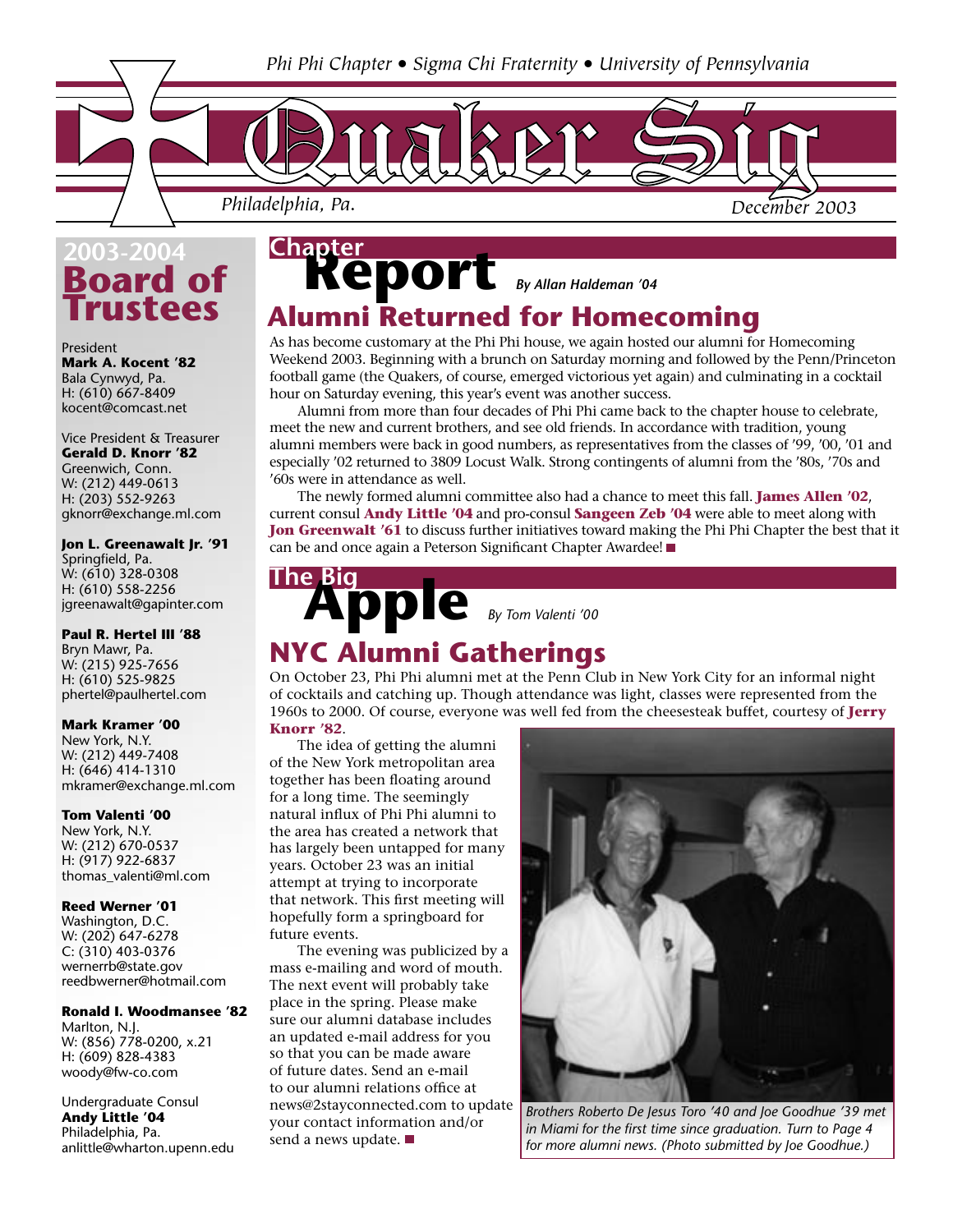# **Report Alumni The Sigma Chi Club of Philadelphia, Inc.**

*Board of Trustees Meeting Minutes* November 8, 2003 10:00 a.m. - 11:30 a.m.

Phi Phi Chapter House 3809 Locust Walk Philadelphia, PA 19104

## *Attendees:*

Mark Kocent '82, President Jon Greenawalt Jr. '91 Mark Kramer '00 Tom Valenti '00 Ronald Woodmansee '82 Andrew Little '03, Consul Sangeen Zeb '04, Pro-Consul

## *Discussion Items*

## **1. Consul's Report on the State of the Chapter**

**Andy Little** gave a brief synopsis of the current state of affairs in the chapter. Brotherhood spirit and camaraderie are strong among the 45 brothers, 18 of whom are living in the house. The sophomores in the house this year have supplemented their work crews with visits from an outside cleaning service, supported by brothers' personal funds. The recently formed Alumni Advisory Board had a fall meeting with Chapter Adviser **Jamie Allen '02** and **Jon Greenawalt Sr. '61** in attendance. The formal rush period will take place in January, while potential candidates are being casually approached mainly via the teammates of fellow athlete-brothers. Some water damage has occurred to the chapter room floor due to a leak in the adjacent laundry room. Mark and OFSA will coordinate repair work by plumbing and wood-flooring contractors.

## **2. Review of Neighbors Meeting**

A meeting, coordinated by OFSA and hosted by Hillel, took place in October with the goal of maintaining open lines of communication among new and old neighbors in the 38th Street and 39th Street area. Jeremy Brochin, director of Hillel, gave a tour of their recently completed facility and offered its use for meetings or events. Thus far, it appears that all neighbors have been responsive to each other's schedules and activities. Service access to Sigma Chi has been re-established via 39th Street and the new service drive north and east of Hillel. In accord with our university agreement, Sigma Chi has been utilizing its four parking permits to accommodate the kitchen's operational needs and miscellaneous brotherhood deliveries. Ongoing efforts and communication are being made to discourage pedestrian traffic from Locust Walk via the volleyball court area to Hillel. It was suggested that Sigma Chi should offer to host the student leadership of Hillel for a dinner.

## **3. Alumni Treasurer's Financial Report**

Prior to the meeting, board treasurer **Jerry Knorr '82** forwarded a thorough financial analysis and description of all alumni accounts. In brief, there are four separate accounts in which our revenues are held, each with unique funding streams and expense designations. The Phi Phi of Philadelphia account is our alumni dues account that primarily funds our annual communication program. Knorr has wisely invested the nominal annual net balance of this account into a \$51,000 reserve fund. Two accounts held by the university on our behalf provide a means for making tax-deductible contributions toward chapter house improvements. Generous contributions have been received from **Paul Kelly '62** and Sally and **Al Shoemaker '60**, in addition to 36 brothers who supported the **Eric Riester '91** memorial fund. These two accounts and their collective balance of \$257,000 represent the ongoing revenues available for our renovation plans. The final account is our OFSA-managed Capital Improvement Fund. This rent-supported fund, dependent on house occupancy, is our means of making annual repairs and physical improvements, such as the recent GreekNet wiring project installed this past summer. The current balance in the CIF is \$34,000. Expenses to date toward the renovation project total \$104,000 including costs for the feasibility study, the consul's bedroom demonstration project and the initial design phase documentation.

## **4. Fund-raising Strategies for Renovation Project**

**Mark Kocent** presented a summary of the renovation plans and estimates of the probable costs as follows: \$1.0 million for interior renovations/restoration, \$0.5 million for exterior restoration and \$1.5 million for the proposed addition to include an accessible entrance, stair tower, new bathrooms and additional bedrooms. Our pooled resources outlined above yield about 10 percent of the \$3 million estimated total project cost.

Our active fund-raising campaign has been held in check as a more optimistic economic picture emerges. As positive economic trends continue, we are preparing to launch a full-fledged campaign. Toward that end, we discussed campaign strategies such as targeting key donors, seeking a substantial "challenge" gift, naming/recognition opportunities, recruiting class captains and an undergraduate role, possibly assisting in a phone-a–thon.

## **5. New Business**

Two proposals were offered for consideration:

- The undergraduates are seeking board financial support for two permanent sound-system installations, one on the first floor of the house for background music at cocktail parties, the second for basement dance parties. In each case, the proposal asked for \$2,000 of alumni support to be added to \$500 from the undergraduates. After a lively debate of the pros and cons of both, the board dismissed the first-floor proposal as unnecessary, but regarding the basement agreed to provide a secure installation of any new audio equipment, to be purchased by the undergraduates.
- Mark presented a letter from OFSA that requests each Greek alumni chapter at Penn to contribute \$1,000 toward the university's Greek Scholarship Fund. The request has been made in response to a \$20,000 challenge grant from an anonymous donor, in an effort to raise the scholarship's fund above the \$100,000 endowment threshold. The board was favorably disposed to contribute, but asked that Mark first seek some additional information regarding the terms of scholarship granting and potential benefits to Sigma Chi undergraduates. (Mark noted the Phi Phi Chapter maintains a balance of \$13,000 in a Sigma Chi Foundation account that can be accessed by the board for educational/scholarship purposes.)

## **6. Announcements**

Undergraduates were encouraged to submit a Phi Phi Chapter news article for the next Magazine of Sigma Chi. The next board of trustees meeting is planned for spring '04.

## **7. Meeting Adjourned**

(Final score at Franklin Field: Penn Quakers 37, Princeton Tigers 7.) ■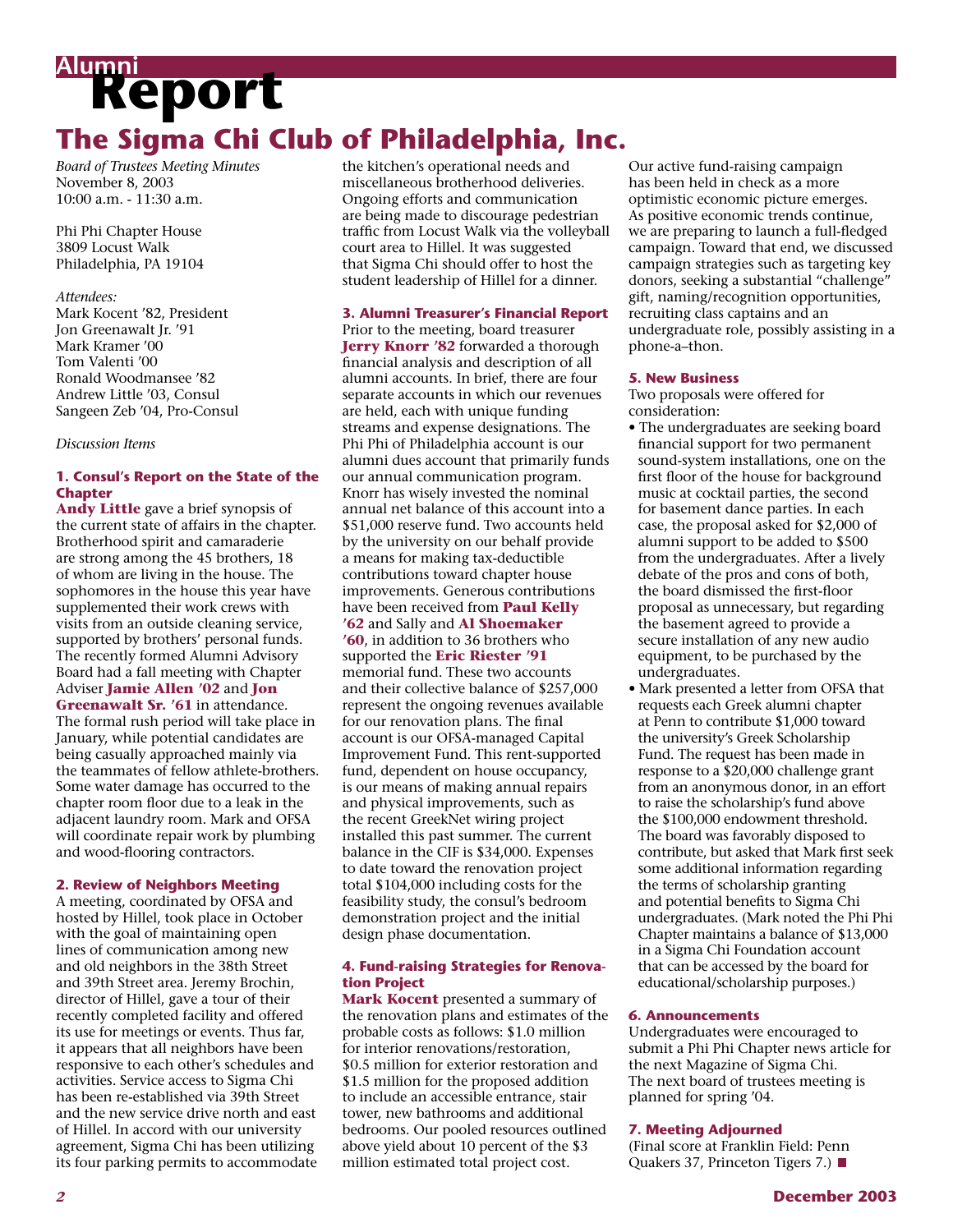# **Brother An Exemplary**

The following excerpt is reprinted from the Spring 2002 issue of *The Magazine of Sigma Chi*.

Jon Huntsman: I was born and raised in a very small, rural Idaho community, where no one had any substantive money; we were all farming, and my father was a rural school teacher. So starting at age five, when I had my first income, I have always given 10% of my income to my church in the form of tithing. And that's just been an automatic part of my life. I've always felt a deep sense of commitment to my faith. As a result of that, even though my parents were not active in our faith, and did not pay a tithing, I always felt a deep sense of commitment to organizations and causes that I felt were worthwhile and true. And thus, my contributions started very, very early in life, even when I used to make 50 cents a day picking potatoes and putting them in gunny sacks, in the second, third and fourth grade, I'd always pay 5 cents at the end of the week.

 So that evolved to the point where my father, at age 42, went to graduate school and became a student himself. And it was my job during my eighth and ninth grades to work after school for a few hours, and all day Saturday until late at night, to pay the family medical bills and automobile bills. So I thought every eighth and ninth grader had to work and give their money to their family, because my dad was a student. We lived in student housing, [which was] \$45 a month. So it was very important that I work and put what I make in the family pot. So once again, I found myself very happily doing something that in my opinion was only fair and right and was of great value to my family, and I didn't know that others of my age weren't all doing the same thing. It just seemed the natural thing to do. That was a great lesson for me.

 When I got married as a Navy officer, I was making \$332 a month. I was out of college, married, and paying my tithing to my church — \$33 a month. But I felt it was really important during that first month I was married to give a \$50-amonth contribution to Navy families that were struggling — enlisted men, seamen, people who had two or three children and had a very meagre income.

 So I would always take \$50 a month, and my wife didn't quite know where the money went; she didn't know until several years afterward when one of the families told her that if it wasn't for her husband, they would've never made it through some of the difficult times

## **Jon Huntsman '59**

in their lives. And my wife went back and found out that the two previous years, the disappearing money had really been to help these families that probably were making what we were making, but to me, we were getting along just fine.

 I was a pretty thrifty guy in my life. and we didn't always need very much to

live on. So that kind of evolved into just generally giving whatever we had in our life, and as our businesses became more successful — my mother died young, of cancer; and my father died of cancer; and I had cancer twice — I began to give a lot, as soon as I could make enough to have a decent living and a middleclass living, everything over that, I would give to charitable organizations that I felt were very important.

 I was about 30 years of age when my mother died. I began to really sink a lot of money into cancer and giving to the general causes that would help cancer; eventually, we founded the Huntsman Cancer Institute. I've given \$225 million to that cause, and another \$125 million to causes in under the general banner of eliminating human suffering. To me, the elimination of human suffering is a great goal in life.

 We have given a great deal to universities — scholarships and things like that — but probably 80 percent of our total funding in life has been for the relief of human suffering. And I've found this is a great sense of joy and a great sense of honor. I have been criticized by my banks in the last year and a half, because of the recession and other problems that have affected our industry, and most manufacturing businesses; that I've given too much of our earnings away. We've given 100 percent of our corporate profits in the past 15 years – 100 percent of our profits have gone to charities and humanitarian sources, a total of \$350 million. And banks have been highly critical of me, particularly young bankers, guys in their 20s or 30s. I've told all of them that, 'We never know when we're going to be in the position to give. We'd better give when we're in a position to do it. If we wait until the end of our life, when we may or may not have anything left, we certainly have lost the joy of giving.' And I can't help what happens in our businesses, we run great companies around the world, and do \$8 billion in sales throughout the United States and 43 other countries. And my philosophy



is, 'When you're able to give, you give.' You don't question it; you don't think about the future; if you have a charitable heart and love your fellow man as we're taught to do, then you give when you have the opportunity and the funds, or the human volunteer service. There are a lot of ways to give, and volunteering is a very significant way, and assisting

in other ways, in projects, and then of course, charitable financial contributions. So the spirit of giving is a great sense of reward to oneself. I have a sign that I keep right behind my desk — I've used it for graduation speeches at different colleges — it's a motto I've tried to follow in my life, and it says, 'The greatest exercise for the human heart is to reach down and lift another person up.'

 That's a motto that to me cuts across all religions, all ethnic groups and nationalities. We've never really cared we've given huge amounts of money into India and into the former Soviet Union, into countries of the world where the religions and people are different [than mine], but they're all God's children.

 And so I've always felt that one of the greatest attributes one can ever possess is to understand and feel and sense and live by the human spirit, where when you sense something needs help, you don't even think about it, you just react positively. You know, I've given millions of dollars away just when I've come upon a scene where people need money, or need help. Today, with the economy where it is, I'm not quite as able to do that as I have been the last 15 years. But over a lot of years, much of our money has gone to [specific] cases homelessness has been a huge [one] for me; food kitchens and feeding the poor through St. Vincent De Paul programs. At one time we were the largest supporter in America of St. Vincent De Paul. It's sponsored by the Catholic Church, and I'm not Catholic, but they sent me over to meet with Pope John Paul II, and he puts his arms around me and hugs me and said, 'I just want you to know how much I love you. You're a gracious and charitable man.' And I said, 'Your Holiness, you're a gracious and charitable man.' I think things [moments] like that have been great times in my life — great instances of joy and happiness — when I've been able to put my arms around people of other faiths, and other religions, and other backgrounds, and we can talk about helping those in need.